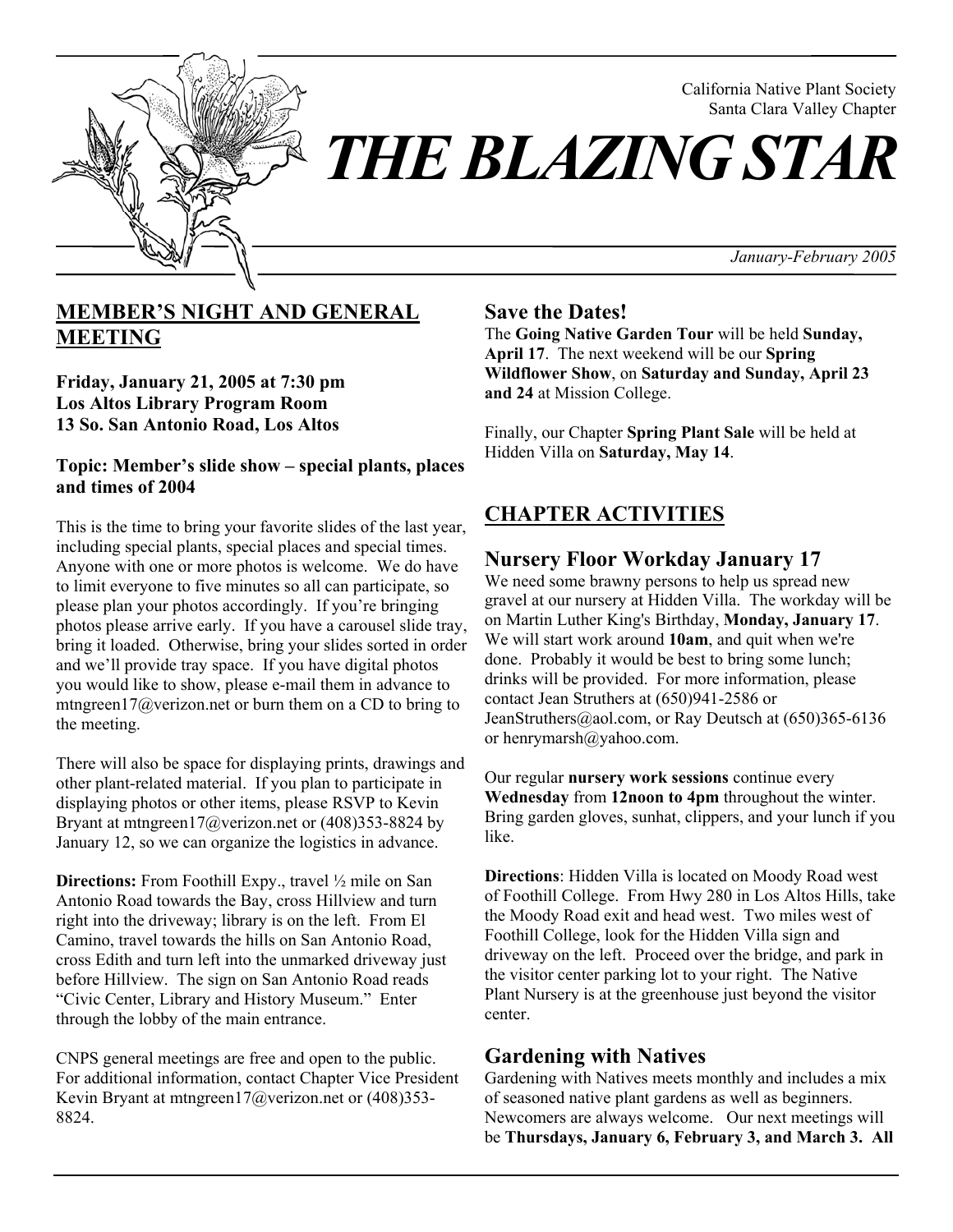**meetings start at 7:30pm**. The GWN 'Steering Committee' meets before each meeting from **7-7:30pm** to organize future topics, speakers, etc. Anyone is welcome to join the steering committee meeting. All meetings are held at the PCC Building in Palo Alto unless otherwise noted.

In **January**, we will have a general 'show and tell' meeting. Bring pictures of plants or gardens you would like to share with the group. Also, plant cuttings to share are always welcome. We will have the opportunity to view (even though it will be dark outside) our newly installed native plant garden at the PCC building. If it hasn't been done before the meeting, we may make labels for the PCC native plant garden. This is also the time to plan our meeting topics for late spring and summer.

In **February**, we will have Mark Bourne join us to speak about an approach to Japanese garden design which will enable gardeners to enjoy the native flora of California in a truly authentic 'Japanese' context. Mark will show slides of Kyoto to illustrate concepts of Japanese garden design and then discuss how these concepts can be applied to the creation of locally-appropriate gardens. His discussion will include tips on the selection of native plants and materials as well as techniques for pruning and maintaining native plants in the Japanese garden setting.

Mark Bourne apprenticed to a master Japanese garden designer in Kyoto for four years, and is one of only a handful of Americans to have trained in the same way as master Japanese designers. In 1999 he returned to his home in the Bay Area and started Windsmith, a design-build landscaping company which combines Mark's passion for California wilderness with his extensive knowledge of Japanese design.

In **March**, we will have Alrie Middlebrook, local native plant designer and owner of Middlebrook Gardens, discuss her new non-profit California Native Garden Foundation with our group. The foundation's mission is to demonstrate the beauty, garden worthiness and ecological appropriateness of California Native Gardens, and to advance knowledge of native plants and increase their availability.

**Directions to the PCC:** (for to all three meetings): The Peninsula Conservation Center is located at 3921 E. Bayshore Road in Palo Alto.

From Highway 101 north, Take the "San Antonio North" exit, get immediately into the left-hand turn lane, and turn onto East Bayshore. This will curve around to the left, then right. The first street on your right is Corporation Way.

Turn right. Then turn into the first driveway on your left, which is the PCC parking lot. We will meet in the Peregrine suite at the back of the building (door opens up to the parking lot).

Contact Stephanie Morris at StephLMorris@hotmail.com or (408)371-9376 to be added to the GWN newsletter email list, provide input, or receive more information.

## **Photography Group**

Starting in January 2005 the Photography Group will be meeting on the **3rd Monday** of each month. That puts the next two meetings on Mondays, **January 17** and **February 21**. We will still be meeting in the Kestrel Room from **7- 9pm**. As always you are welcome to bring digital images (either on CD or your laptop), slides, or prints.

For January there will be a brief presentation on setting up your monitor and printer to get the best results. Also, Jerry would like to assemble a group slideshow for Member's Night (Jan 21st), so keep that in mind when selecting your images.

If you would like to be added to the email or phone lists, contact Jerry Welch at (408)353-8352 or jdwelch@yahoo.com.

## **Native Hill News**

Spring is coming early to Native Hill; lupines and poppies are coming up everywhere, many birds are visiting, as are a few jack rabbits, and there are a lot of new plants. There are several areas that need weeding, there is lots of pruning to be done and we are planning another 'County Assisted Work Day'.

Just as for last years' very successful event we will need help in supervision. This is the most productive way to help as we will have lots of workers who need to be taught and watched. If you can only help once this is the day to do it. The date is not scheduled as yet but write if you want to help and I will keep you posted. We will also need help in setting up the week before.

The next scheduled workdays are all from **9am to 12noon**. Bring gloves and small tools if you have them:

**Sunday, January 2 Sunday, January 16 Saturday, February 5 Sunday February 13 Saturday, March 5**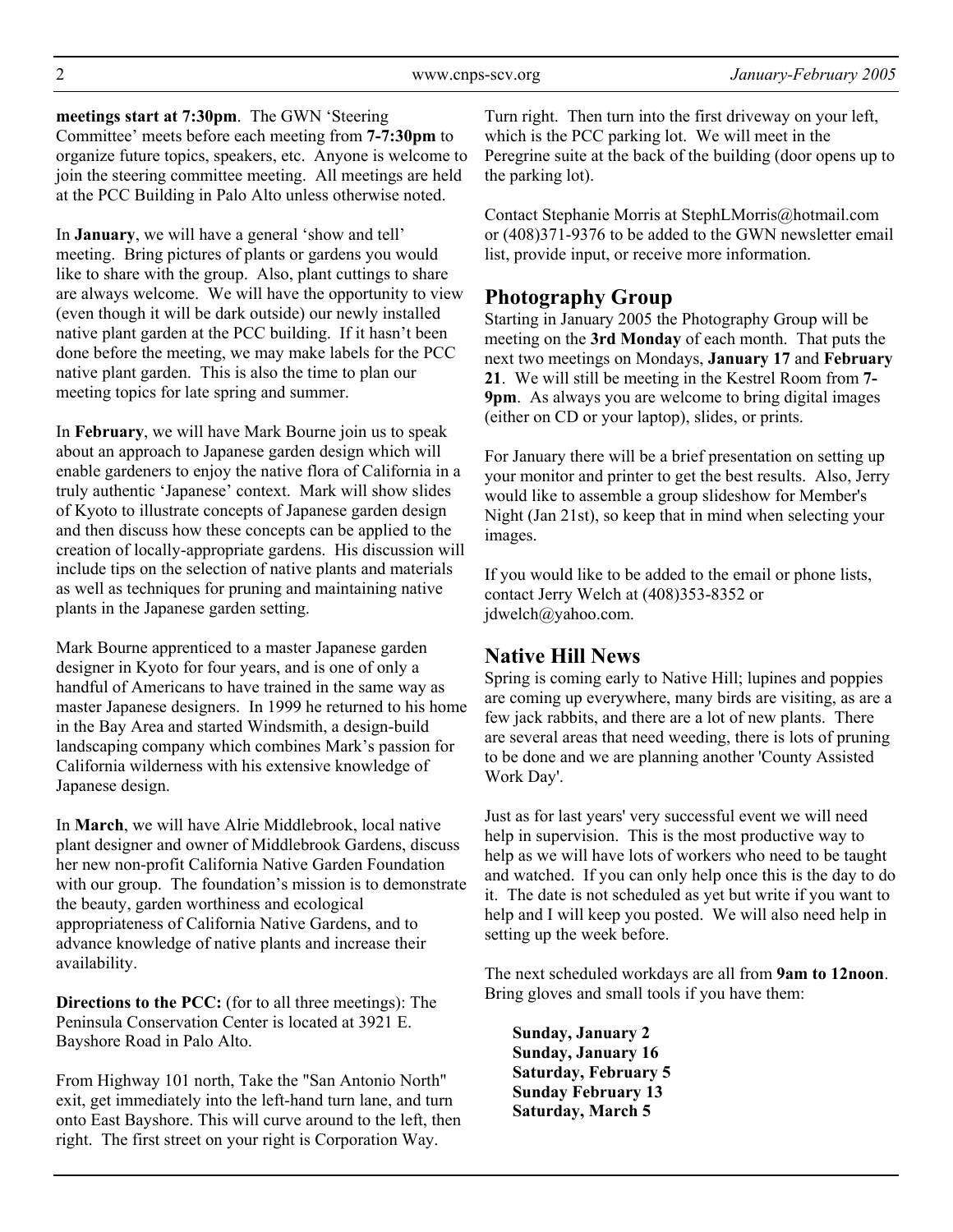We also need some help with special projects: taking out the invasive native rose plants, putting in drip irrigation, digging a trench for a drain pipe to water a riparian area, and putting together some log and board benches. If you have or know of a garden type bench that needs a new home we would love to have another one. Many thanks to the anonymous donor of the metal and wood bench that mysteriously appeared last year. It is used often by many people.

For more information or to offer help, contact Ellie at  $(650)494-6276$  elliegms@uf.znet.com.

#### **Habitat Restoration at Foothills Park**

Congratulations and a hearty "thank you" to Chapter members Jean and Frank Olmsted and their Friends of Foothills volunteer group for their ongoing volunteer work (7 years for some of them) at Foothills Park in Palo Alto, removing invasive non-native plants. Be sure to read about their efforts which were featured in a full-page article in the Oct-Dec 2004 CNPS Bulletin.

Jean and Frank invite everyone to come and help weed. The group usually meets at **9am every Sunday morning** in the Orchard Glen parking area of Foothills Park. That is the parking area at the head of the main picnic and grass area of the park. Occasionally they meet at the 280/Page Mill Park and Ride lot. Non-Palo Alto residents enter the park as guests. Call Jean Olmsted at (650)493-3468 or send an email message to jwo@svpal.org to check on the meeting place and get on the notice list.

#### **Habitat Restoration at Edgewood Park**

Join Ken Himes to help remove invasive exotic plants and protect Edgewood's sensitive habitats. We weed every **Friday** morning, starting at **8:30am.** Bring sunscreen, gloves and liquids.

For more information, including locations for the weeding sessions, call Ken at (650)591-8560 or contact John Allen at jcakwa@earthlink.net.

## **COMMITTEE REPORTS**

#### **Phragmites Threatens Palo Alto Baylands**

Conservation (South) Chair Libby Lucas sent this report on Chapter members and others working together to tackle an invasion of non-native reeds in the Palo Alto Baylands.

Although the Palo Alto Baylands have long been considered the prime marsh of South San Francisco Bay, the inner basin is presently under attack by an invasive nonnative strain of *Phragmites;* a dense, high and thick version of Common Reed. Recognized as a problem in Suisun Marsh for over a decade, *Phragmites* is the subject of university research on the East Coast, where it has taken over extensive marshes.

Our local invasion was first brought to our attention by Santa Clara County's Vector Control Dep't., who spray the local marshes. After this notification, Palo Alto Recreation Commissioner Ellie Gioumousis persuaded Paul Heiple to estimate the size of the *Phragmites* infestation, which he found to be approximately 17 acres. Palo Alto Parks' Darren Anderson was told of the threat and indicated that mapping the stands was necessary before contracting out the spraying job.

Responding to a request for someone with GPS mapping capability, Ken Himes suggested the Edgewood Preserve equipment and convinced Bill Korbholz to help out. Bill spent close to eight hours over two days mapping stands in the flood basin wetlands (and submerging everything except the GPS!)

The GPS data was then coordinated with the USGS's Amy Foxgrover's vegetation maps of the South Bay, and integrated into a master flood basin map by Palo Alto's Dave Matson. Don Mayall, working with Jake Sigg, found the Cornell University lab that would diagnose our *Phragmites* as native or invasive. The samples were found to be an 'introduced genotype' of *Phragmites*, and a onequarter acre test plot has now been sprayed.

Palo Alto Councilmember Dena Mossar walked the problem area and kindly said she would try to convene the concerned regulatory parties. Many financial and technical challenges remain, but these efforts by the City of Palo Alto and others will have implications for the viability of all South Bay salt marshes.

#### **CHAPTER FIELD TRIPS**

**Chapter field trips** are free and open to the public. They are oriented to conservation, protection and enjoyment of California native plants and wildlife, and we adhere to all rules and guidelines for the lands on which we are visiting.

**In our region it is very important to be prepared for hiking on rugged & steep terrain, wide temperature ranges and rapidly changing conditions at any time of year. All participants should wear sturdy footwear and carry sufficient water, sun protection, food, layers,**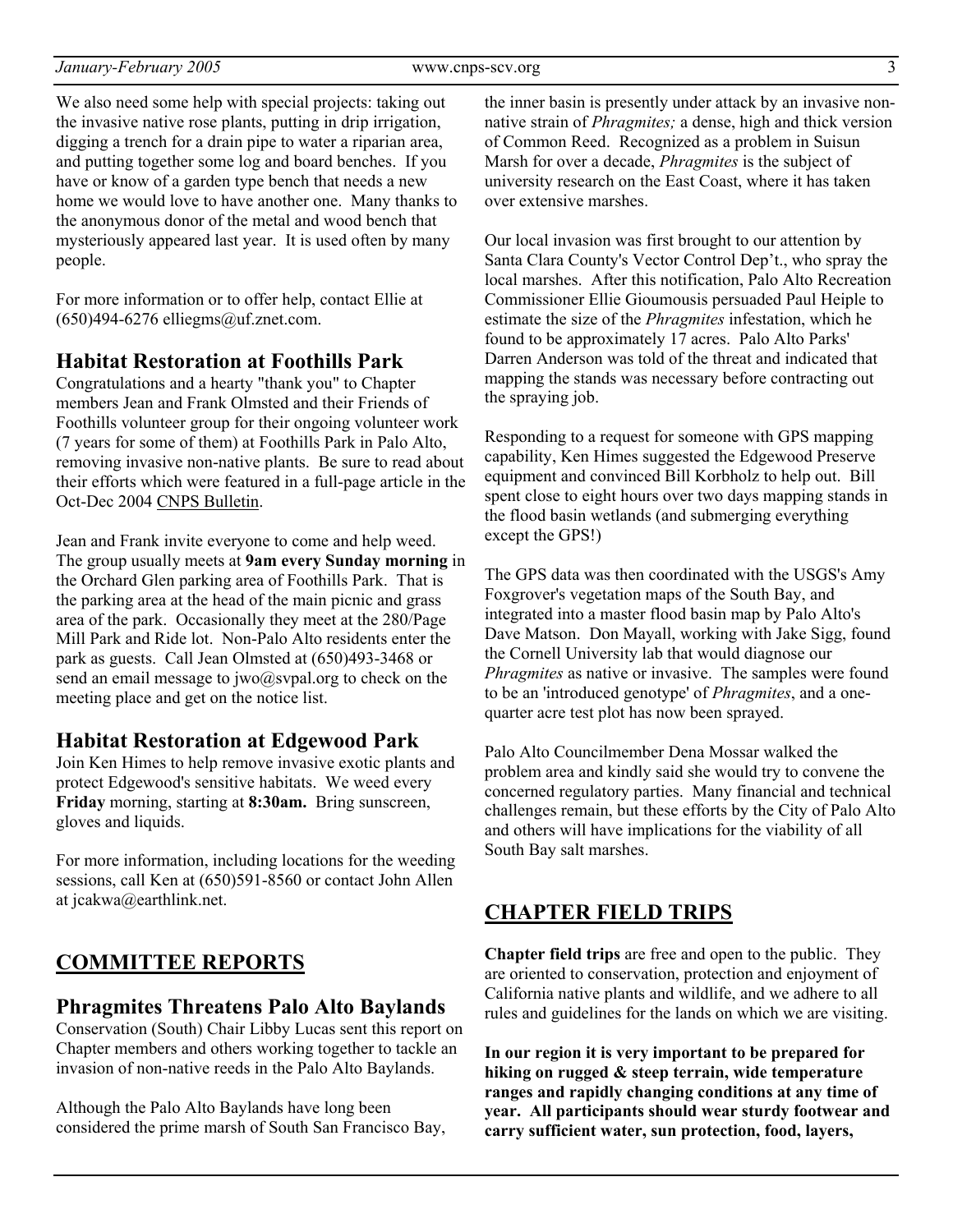**personal first aid and other supplies you may need. If you have any questions about your ability to participate in a particular field trip, please contact the trip leader in advance.** 

#### **Jan. 11 Tue, 7pm Field Trip Planning Meeting**

Our chapter has a rich history of exploring California's incredible flora through the first hand experience of field trips. Be a part of this tradition by contributing ideas for future field trip locations. Do you have a favorite place that you'd like to take the chapter to see? Or maybe there's a hike where there are a few mystery plants you'd like identified?

We will meet at the PCC (Peninsula Conservation Center), located at 3921 E. Bayshore Road in Palo Alto. Bring your ideas and a sense of adventure. Or, if unable to attend, email Kevin Bryant (mtngreen17@verizon.net) with your comments prior to the meeting.

#### **Feb. 12 Sat, 10am Dirca Walk at San Pedro Park**

Join Toni Corelli and Ken Himes for a walk in San Pedro Valley County Park in Pacifica. We will see the westernmost population of leatherwood (*Dirca occidentalis*) and other early bloomers.

The slow-paced walk will be 3-4 miles in length with an elevation gain of about 300 feet. We will mostly be going through maritime chaparral and coastal scrub. We will also have a view of Brook Falls.

The hike is expected to last until **2pm**. Bring lunch and liquids. For more information, contact Toni at  $(650)726$ -0689 or corelli@coastside.net, or Ken at (650)591-8560.

**Directions:** From the north (San Francisco) or the south (San Jose), use Highway 280 to Highway 1. Take Highway 1 south to the City of Pacifica. Turn east onto Linda Mar Boulevard. Follow Linda Mar Boulevard until it ends at Oddstad Boulevard. Turn right on Oddstad Blvd. Proceed on Oddstad one block to the park entrance.

#### **Feb. 27 Sun, 10am Veterans Park and S.F.B. Morse Reserve in Monterey**

This unique peninsula is part of the largest indigenous grove of Monterey Pine (*Pinus radiata*). This is the only place in the world where Monterey Pine and Bishop Pine (*Pinus muricata*) occur together naturally.

We will also find the close cousin of our Santa Cruz cypress, the Gowen cypress (*Cupressus goveniana*), which grows only on the Monterey peninsula. We expect to catch several uncommon manzanitas and dwarf ceanothus (*Ceanothus dentatus*) in bloom, and hope to see several other surprises.

The trip is anticipated to last until **4pm**, and involves less than 5 miles of hiking and less than 400' elevation gain/loss. Contact Kevin Bryant for directions/information, at  $(408)353-8824$  or mtngreen $17@$ verizon.net.

## **ANNOUNCEMENTS**

*News and Activities from Other Organizations* 

## **Become an Edgewood Docent**

Would YOU like to lead wildflower walks at Edgewood Natural Preserve?

Docent training begins in February and includes training hikes led by our resident plant experts Toni Corelli and Ken Himes. Becoming a wildflower walk docent is a great way to learn about the diverse plant communities at Edgewood and is a great way to share your enthusiasm for Edgewood's treasured wildflowers with the community.

There are **six evening classes (7-9pm)** on Feb 2 & 16, Mar 2 & 16, and April 6 & 20 and **six Saturday hikes (9:30am-1pm)** on Feb 5 & 19, Mar 5 & 19 and April 9 & 23 (1pm - 4pm). We hope to see you there! For more info call 1(866)GO EDGEWOOD or send email to docentcoordinator@friendsofedgewood.org.

### **Invasive Weeds Day at the Capitol March 9**

CNPS members are urged to attend the 2nd Annual Invasive Weeds Day at the Capitol in Sacramento on **Wednesday, March 9 from 9am to 5:30pm**. The day will include briefings with state agencies and meetings at the Capitol with California legislators and staff. The event is hosted by the California Invasive Weeds Awareness Coalition, a group of private sector organizations including CNPS that are concerned about weeds.

This is an excellent way to educate agency and elected officials about your important local weed projects and to show support for weed work throughout the state. You will hear from state agencies about the status of their programs, and have the opportunity to give feedback. Meetings will be also be set up with elected officials and their staff to discuss the importance of weed control in protecting California's wildlands and agriculture.

Contact Wendy West of the El Dorado County WMA at  $(530)621-5526$  or wendyw@co.el-dorado.ca.us and ask to